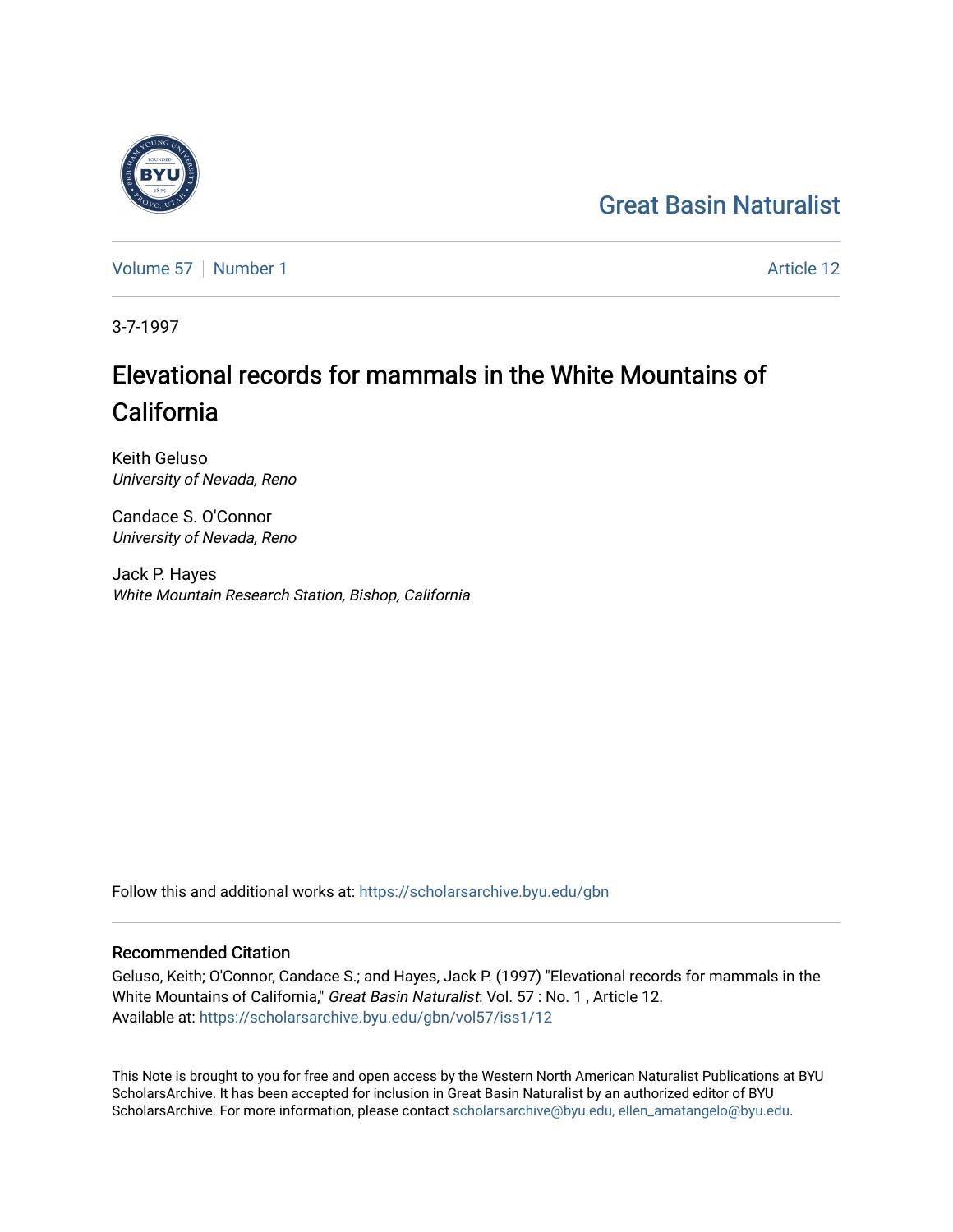**Great Basin Naturalist 57(1), Cl1997, pp. 83-84**

# ELEVATIONAL RECORDS FOR MAMMALS IN THE WHITE MOUNTAINS OF CALIFORNIA

Keith Geluso<sup>1</sup>, Candace S. O'Connor<sup>1</sup>, Sean G. Sullivan<sup>2</sup>, and Jack P. Hayes<sup>1</sup>

*K£y words:* **high** *altitude,* **Lemmiscus curtatus, Mustela erminea, Perognathus parvus, Peromyscus truei.**

The White Mountains of California and Nevada lie in the rain shadow of the Sierra Nevada and are very arid. This aridity leads to vegetational zones in the White Mountains occurring at higher elevations than are usual **when compared to other mountain ranges in** North America (Bole 1938). Consequently, many mammals are found at particularly high elevations (Dunmire 1961, Carey and Wehausen 1991). For example, the chisel-toothed kangaroo rat *(Dipodomys microps),* which typically lives between 1070 and 2130 m, was caught at 3170 m in the Whites (Bole 1938). During the summers and autumns of 1985- 1987 and 1995-1996, we trapped mammals near the Barcroft Laboratory of the White Mountain Research Station. Our trapping resulted in the establishment of 4 high-elevational records **for mammals.** We captured 1 pinon mouse (Peromyscus *truei*) at 3660 m, 1 at 3710 m, 1 at 3780 m, and 1 at 4330 m. The previous elevational record was at 3350 m on Mt. Charleston in southern Nevada (Burt 1934), where the mouse was caught among bristlecone pines (Pinus lon*gaeva).* We trapped 3 of the mice in an alpine fell-field intermixed with large boulder piles. We trapped the 4th mouse 15 m below the summit of White Mountain Peak among rocks on a steep, unconsolidated talus slope. Vegeta**tion near our 3 lower capture sites was mostly** dwarf sage (Artemisia arbuscula), wax currant *(Ribes cereum)*, small forbs, and grasses; vege**tation near the summit was exceedingly sparse. The nearest trees were several kilometers from our capture sites.**

A male Great Basin pocket mouse *(Perognatltus parous)* was captured at 3690 m in an alpine fell-field. The previous elevational record

#### **2\Vhite Mountain Research Station, Bishop, CA 93514.**

was at 3048 m on Mount Grant in Nevada (Hall 1946), where 4 individuals were caught on sagebrush-covered slopes on the southwest side of the mountain. Vegetation near our capture site consisted of small forbs and grasses. No sagebrush or trees were present in the sur**rounding area,**

We also caught 2 sagebrush voles *(Lemmiscus*  $cutatus$ ), 1 at 3930 m and the other at 4270 m. The lower individual was captured in an alpine fell-field, the other on a talus slope with sparse vegetation near White Mountain Peak. Our lowest capture is 490 m higher than the previous record (Dunmire 1961). Dunmire's specimen also was caught in the White Mountains about 10 km from our record. L. *Gurtatus* is commonly associated with sagebrush, but both **our specimens were captured among mixed** alpine forbs and grasses. One ermine *(Mltstela enninea)* was captured at 3810 m along a rock outcrop within an alpine fell-field. This capture represents the 2nd highest published record in North America and the highest in the White Mountains. The highest North American capture of M. erminea was at 3960 m in Colorado (Armstrong 1972). However, in southern areas of the former Soviet Union this boreal species ranges up to 4000 m (Novikov 1962).

## ACKNOWLEDGMENTS

We thank S. Houghton, D. Cann, T. Blanset, S. Jessup, and B. Geluso for their assistance in trapping. This research was supported by National Science Foundation grant IBN 9410693 to JPH. Photographs of the *P. truei*, *P. parous,* and M. *emlinea* can be requested from JPH.

83

**lDepartment ofB,->rogy, Unlyersity** of Nevada, **Reno, NY 89557.**